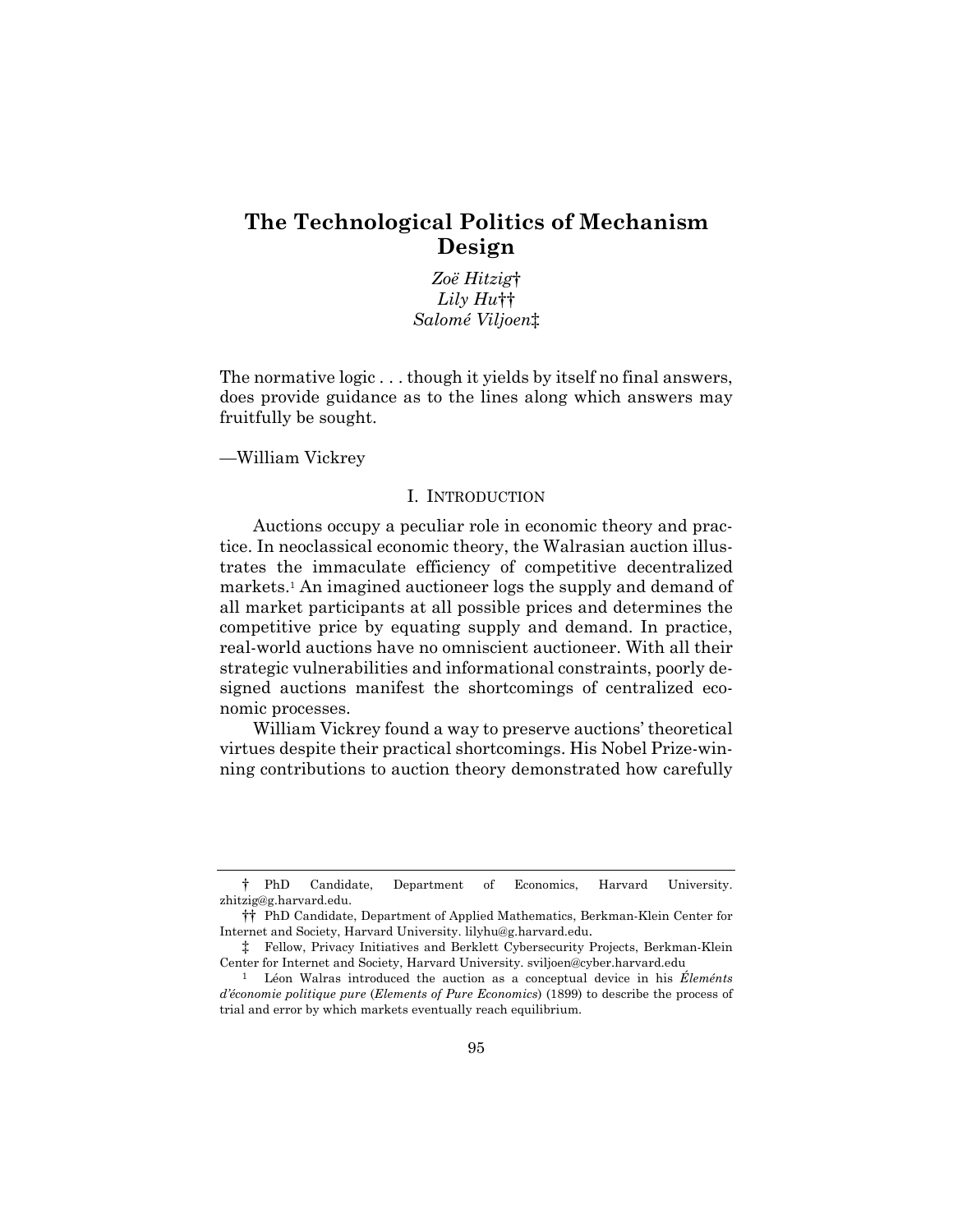designed auctions can overcome incentive and informational constraints to generate allocative efficiency.2 Auctions can thus mediate a compromise between a social planner's goals and the efficiency of decentralized allocation. Vickrey's ideas extended beyond typical auctions, underpinning foundational concepts in the field of economic theory known as mechanism design.

Eric Posner and Glen Weyl's *Radical Markets* is dedicated to Vickrey and opens with a preface titled "The Auction Will Set You Free." The authors thus lay their scene on a terrain of compromise between decentralized and centralized market organization. Posner and Weyl describe the core of Vickrey's innovation: "The idea behind an auction is not allocating the good to the highest bidder. Instead it is that each individual must pay an amount equal to the cost that her actions impose on others."3 Vickrey's ideas thus offer a middle ground, according to Posner and Weyl, between the Right's view that markets must be "strengthened, expanded and purified" and the Left's conviction that "existing social arrangements generate unfair inequality and undermine collective action."4 Vickrey's spirit animates the five specific proposals in the book—designs for "Radical Markets." Radical Markets aim to transcend politics and solve the most urgent social ills of the day: income inequality, economic stagnation, and political strife. Further, for Posner and Weyl, Vickrey-inspired mechanism design can achieve an even more ambitious task—that of (as their book's subtitle suggests) "Uprooting Capitalism and Democracy for a Just Society."

But what is it about *the auction* that "will set you free" and create a just society? How exactly does economic theory mediate a compromise between values of the Left and Right? Such questions get to the heart of what we call in this Review the *technological politics of mechanism design*: the implicit political and ethical commitments of social institutions derived through the logic of mechanism design.5 As we see it, attending to the technological

<sup>2</sup> See generally, for example, William Vickrey, *Counterspeculation, Auctions, and Competitive Sealed Tenders*, 16 J Fin 8 (1961).

<sup>3</sup> Eric A. Posner and E. Glen Weyl, *Radical Markets: Uprooting Capitalism and Democracy for a Just Society* 99 (Princeton 2018).

Id at xvi.

<sup>5</sup> We borrow the phrase "technological politics" from Langdon Winner's influential 1980 article *Do Artifacts Have Politics?*, 109 Daedalus 121, 122–23 (1980). Winner examines the ways in which political qualities weave themselves into technical systems and artifacts. "The theory of technological politics," as his definition goes, "draws attention to the momentum of large-scale sociotechnical systems, to the response of modern societies to certain technological imperatives, and to the all too common signs of the adaptation of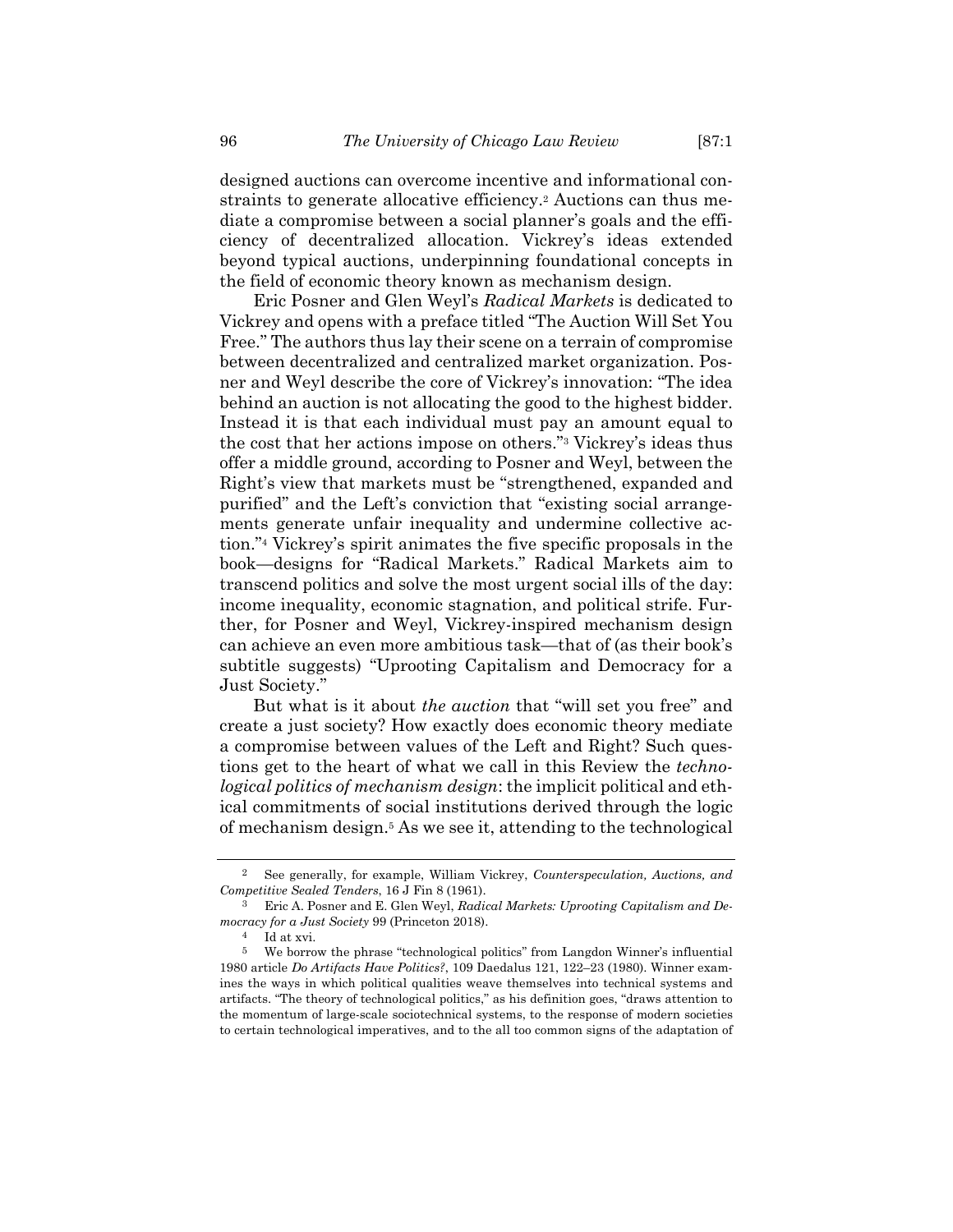politics of a mechanism is prerequisite to understanding whether the mechanism in fact earns its claim to ethical or political virtue.

As a branch of microeconomic theory, mechanism design offers a consistent formal language for highlighting the normative properties of social institutions. When deployed in policy proposals, mechanism design maps formal properties onto political and ethical virtues. Such mappings require additional valueladen assumptions about what constitutes just arrangements. An investigation of the technological politics of mechanism design interrogates those value-laden assumptions and can reveal the ideologies underlying proposed reforms.

In order to understand the implications and limitations of Posner and Weyl's capacious vision, we explore the unspoken ethics and politics of two of their proposals in detail. Omitting a discussion of the technological politics of "Quadratic Voting" leaves the proposal unable to address the ways in which pre-existing structural inequality could differentially affect different social populations. Meanwhile, the Authors' inattentiveness to the technological politics of "Data as Labor" leads them to an overly narrow set of possible solutions to problematic data extraction. Our analysis demonstrates the value of articulating the relationship between mechanism design and claims about just social arrangements. As such, we suggest that Vickrey's bold economic ideas need political and ethical reasoning in order to realize their radical potential.

### II. BACKGROUND INEQUALITIES IN QUADRATIC VOTING

Markets are reasonable candidates for the organizing institutions of a Radical society. As Posner and Weyl note, well-designed markets have unique epistemic virtues. A market pricing mechanism captures and renders knowable individuals' various needs and desires, a notoriously difficult task for centralized systems to accomplish.6 Markets also embody important normative principles. Markets that are free respect personal liberty and bar

human ends to technical means." Winner was speaking particularly about physical artifacts, whereas we discuss mechanisms and mechanism design more in the Foucauldian sense of a "social technology" derived of technical expertise. Nevertheless, we believe our use of the phrase aligns with the spirit of Winner to chart a course beyond theories of "naïve technological determinism" and the "social determination of technology" which "taken literally, suggests that technical *things* do not matter at all." Id at 122.

<sup>6</sup> Friedrich A. Hayek, *The Use of Knowledge in Society*, 35 Am Econ Rev 519, 524– 30 (1945).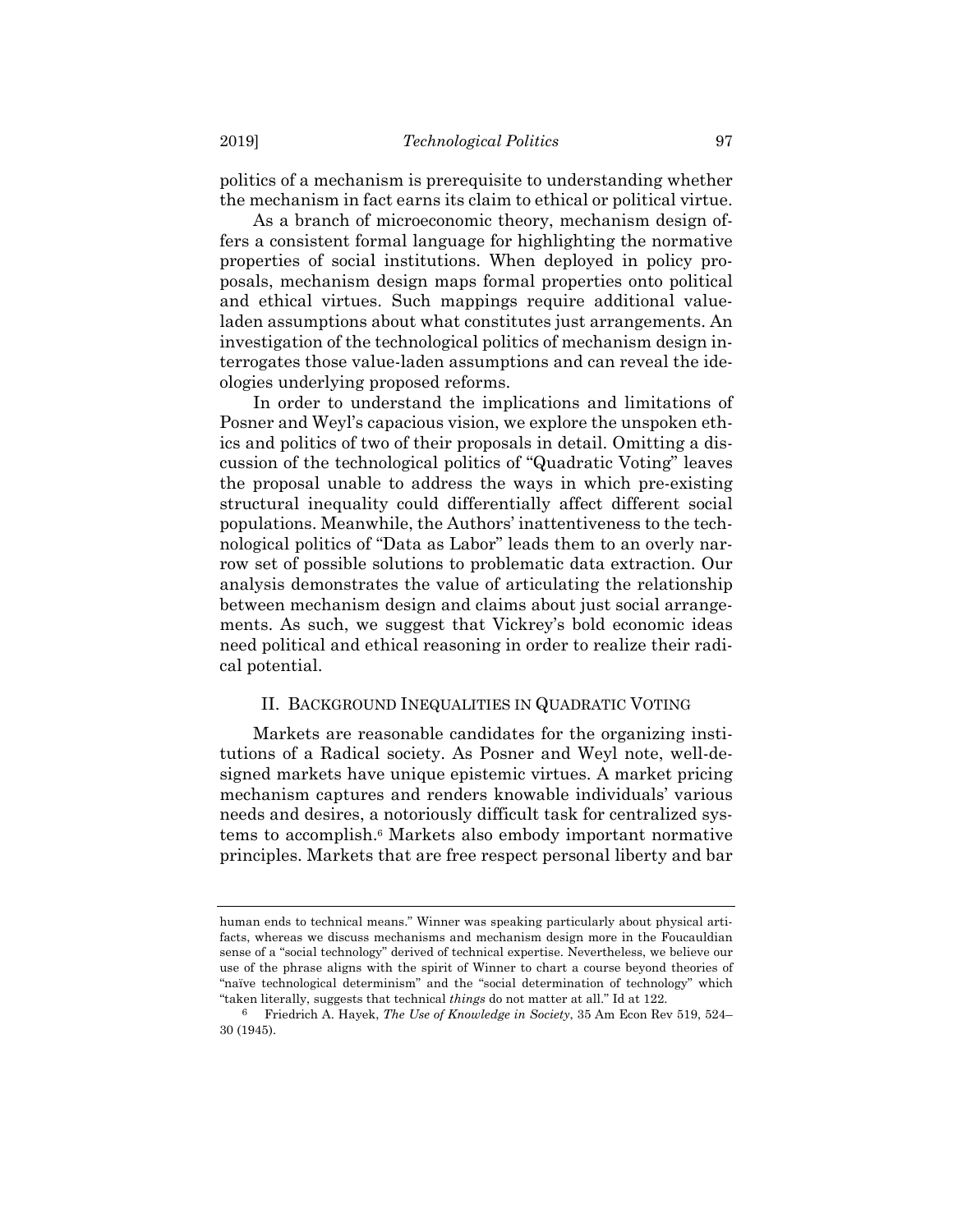third-party members from interfering in mutually consenting exchanges. Markets that are open demonstrate a commitment to principles of non-discrimination and social inclusion, key tenets of egalitarianism. Markets that are competitive serve to prevent particular actors from amassing excessive—and potentially coercive—power.

But the interests and rights that markets *can* secure are by no means necessary or inevitable features of markets as such. That is, actualizing particular ideals of market exchange requires explicit attention to normative principles and goals, salient structural features of a system, and the interests of the public. Notably, because Posner and Weyl's Radical Markets are designed in response to particular economic and political challenges of the day, they are explicitly intended to intervene in arenas that currently feature highly unequal distributions of power. Yet the proposed mechanisms do not directly address these prior structural arrangements, and as a result, they are blind to the potential adverse effects that may arise due to unequal distributions of social and economic power. If Radical Markets are to realize Posner and Weyl's ambitions—to preserve liberal democratic principles, to contribute to human flourishing, and to ensure just social outcomes—they must address this omission. Attention to these political factors must be central in any radical re-envisioning of the future.

Posner and Weyl's project is driven by a diagnosis that markets, as currently conceived, cannot function as intended. Today's markets are undercut by increasing wealth inequality, high concentrations of market power, and rigid property rights. But unequal economic relations are not the only types of antecedent inequalities that can undermine the type of ideal market functioning that respects rights and liberties. Since inequitable distributions of social and political power are not always legible in terms of market language and logic—they do not necessarily manifest as differences in financial capacity or as barriers to market entry and participation—these inequities are challenging for mechanism design to address. Can we ensure that mechanisms do not reinstate—or worse, legitimize—existing societal inequalities without investigating the potential dynamics that may arise when markets are installed *in situ*? How can we make sure that markets actually fulfill the important liberal democratic principles that they are designed to embody? The rhetoric of the idealized market evokes procedural fairness or a historical entitlement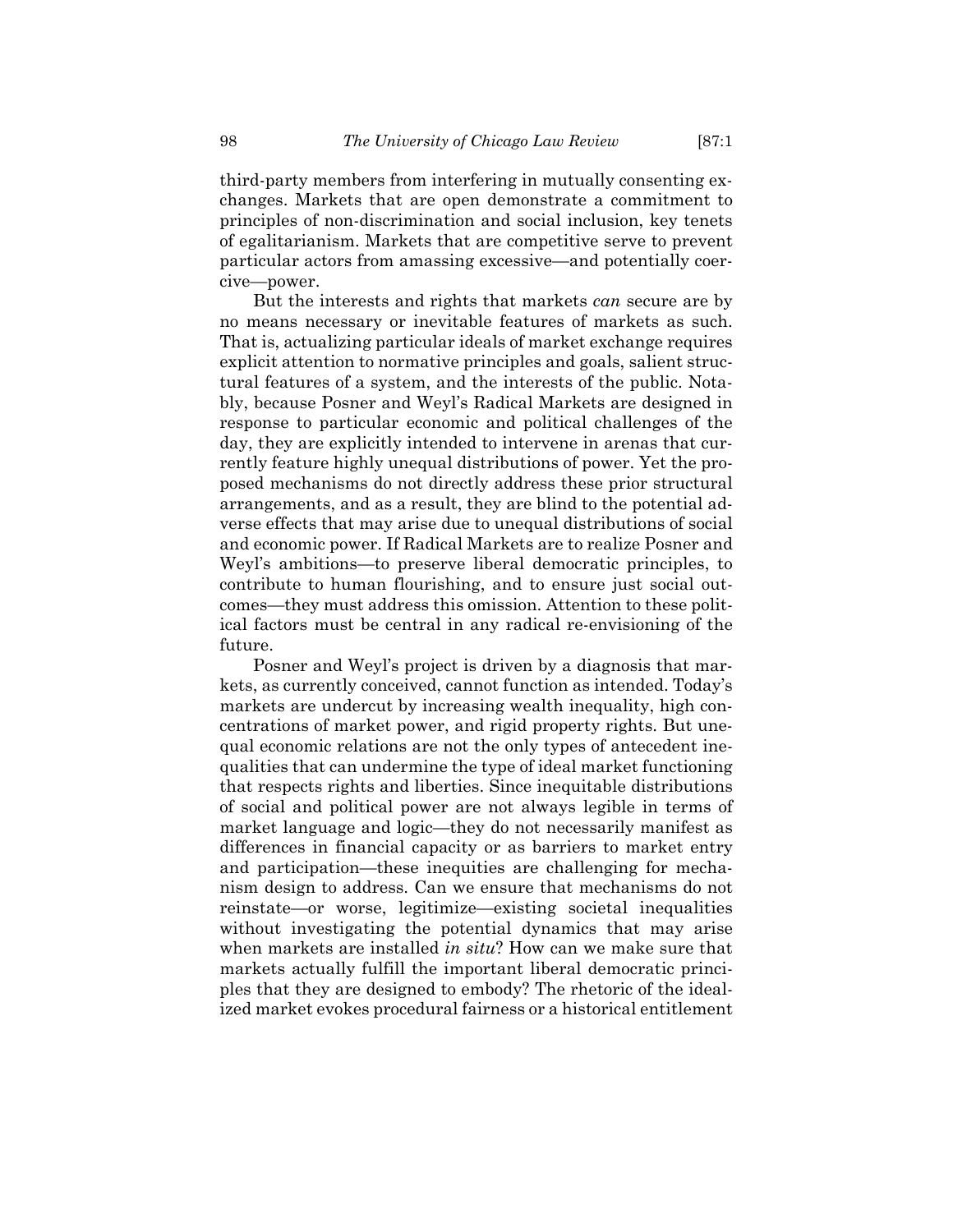approach to justice such as Robert Nozick's, wherein holdings are justified so long as they are obtained in accordance with the rules of the market.7 But this rhetoric can often efface the background structural inequalities that might nevertheless define the terms of market interaction, and thus generate unjust outcomes.

As an example of the potential impact that background social inequalities can have on the dynamics of a market mechanism, consider Posner and Weyl's Quadratic Voting (QV) proposal, which suggests replacing one person, one vote electoral systems with a system of fungible "voice credits" that citizens accumulate over time and across different elections. By encouraging individuals to spend different amounts of "voice credits" on particular elections or referenda, QV allows citizens to modulate their strength of preference in voting. Thus, QV addresses a limitation of most present-day systems—that they can only register three preferences: yes, no, and indifference.

QV is animated by several key rationales that work to further people's democratic interests and capacities. It enacts a system of voice credits in political elections that highlights the importance of preference satisfaction in a democratic system; it works to forward a conception of citizen autonomy; and it attends to the importance of minority voices in our political institutions. But failing to adequately take into account the vast differences that exist in people's social and political positions *prior* to their trips to the voting booth renders QV unable to ensure other critical interests of a flourishing liberal democracy such as commitments to impartiality, anti-caste principles, and freedom from coercion.

Though QV allocates to each person the same number of voice credits, thus establishing procedural fairness within the system, the new voting regime introduces a strategic element to elections that differentially impacts voters depending on their social and economic status. For those who are in positions of relative disadvantage or who are seen as social pariahs, the voice credits system encourages a defensive orientation to voting driven by fear of further marginalization. As a result, vulnerable people with much more to lose must always be highly attuned to the political mood of the electorate. Come each voting day, the most vulnerable citizens must be extremely judicious in deciding whether at this particular moment, they—and equally importantly, their citizen-opponents—will vote to defend their drug prices, or their abortion

<sup>7</sup> Robert Nozick, *Anarchy, State, and Utopia* (Basic Books 1974).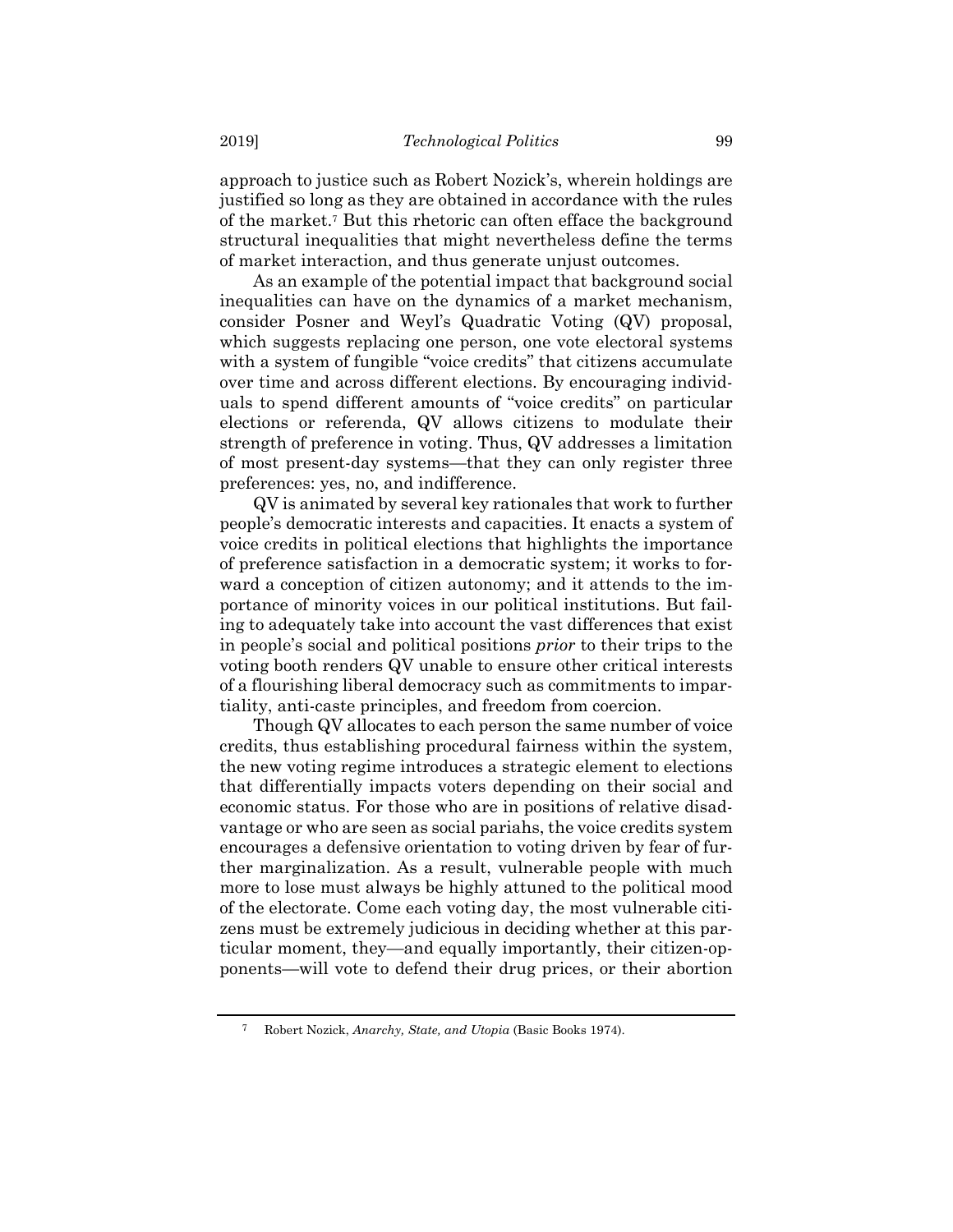rights, or their minimum wage, or their family's immigration status, or their children's public school's funding, and so on. Meanwhile, those in positions of relative privilege might see that the QV system is indeed liberalizing, awarding them greater flexibility in voting for those measures that most speak to their political interests. Relatively privileged voters can afford more lackadaisical civic engagement and even moral entrepreneurship, piling their votes in favor of pet causes on which their lives do not depend.

As such, the implementation of this mechanism in electoral politics may not enact the liberal democratic principles that Posner and Weyl claim to favor. While increasing choice for some, installing QV in our elections might endanger the liberty and autonomy of others and might do so in a manner that exacerbates existing inequalities rather than mitigates them. As political philosophers have long recognized, standing as equals in a society committed to democratic self-governance requires special attention to ensuring equal political rights in our institutions.8 Crucial to theories of democratic or relational equality is the view that notions of merit, desert, and luck ought to bear little to no significance to our existences and capacities as political citizens. Thus, a market-like mechanism that allows social and economic inequalities to translate into political ones may undermine the very goals of its design, hindering democratic participation and civic engagement.

Imagining how QV might take shape in our current social and political landscape is a revealing exercise. Thinking through the ramifications of this new electoral system, we see QV beyond its functioning as a voting mechanism. We understand Posner and Weyl to be putting forth a diagnosis of what our current elections system has gotten wrong. We see a claim about the purposes and principles of voting, and we see an alternative that uproots democracy in their name. But when QV is situated in context, we are also drawn by what we *don't* see. To uncover the technological politics of Radical Markets is to scrutinize these gaps and omissions—to heed not only what QV *does not address* but what QV *is not designed to address*.

<sup>8</sup> See, for example, Elizabeth Anderson, *What Is the Point of Equality?*, 109 Ethics 287, 287–337 (1999); Michael Walzer, *Spheres of Justice: A Defense of Pluralism and Equality* (Basic Books 1983); John Rawls, *Political Liberalism* 107–12 (Columbia 2d ed 2005).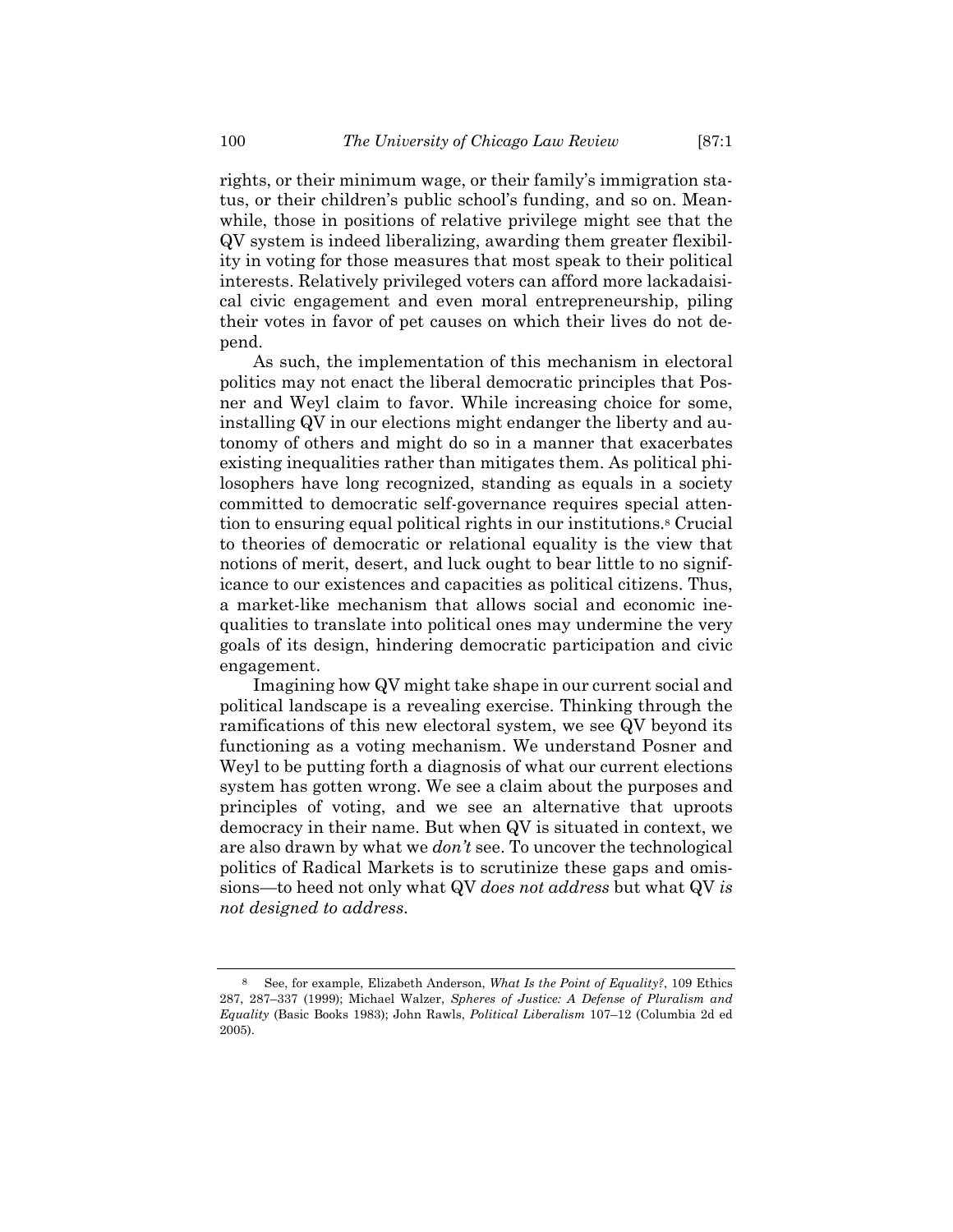#### III. MARKET LEGIBILITY AND DATA AS LABOR

The Data as Labor proposal (DL) provides an example of a second critical omission stemming from *Radical Markets*'s inadequate attention to the conditions structuring terms of market exchange. Posner and Weyl fail to consider how implementing a formal mechanism can serve to obscure some of the normative claims that initially motivated intervention. This oversight may lead their solutions to misinterpret the nature of the original problems. It also makes clear articulations of other types of solutions more difficult. Radical Markets are left with blind spots where market legibility breaks down.<sup>9</sup> As mechanisms designed around only those signals of inequality that manifest themselves in the market—for example, differences in wage-earning capacity—Radical Markets may obscure other kinds of inequality and their consequences. By relying only on these mechanisms, we may be deprived of the epistemic tools needed to incorporate such obscured inequalities into the appropriate realms of political and normative consideration. The conceptual limits of market legibility thus become the political boundaries of mechanism design.

Like the other formal mechanisms proposed in the book, DL works toward social reform by mapping normative claims onto an actionable, decentralized piece of information. Specifically, DL transposes two related normative claims (the data you generate should be considered yours, and thus you should be paid for it) onto a single piece of information (the wage price you command in the data-labor market). In doing so, DL conceives of the problem of "technofeudalism"10 as primarily one of economic redistribution: none of the monetary value generated from data is going

<sup>9</sup> Our use of the term "market legibility" is informed by several works including James Scott's *Seeing Like A State* (Yale 1998) and Michel Foucault's *Discipline and Punish: The Birth of the Prison* (Random House 1995). In this sense, it is meant quite literally: some things are "readable" by a market and some things are not. For example, the question (and its answer): "How much am I able and willing to pay for an apple?" is readable by a market. The question (and its answer): "Why do I want an apple?" is not. Both may be aspects of one's desire for an apple, but only one is legible in the market. This example illustrates that rendering phenomena as "readable" by a market often results in them being flattened. Thus, market legibility may simplify a phenomenon for the sake of understanding and action, but in this same instance, miss or even remove important aspects of the phenomena.

<sup>10</sup> Posner and Weyl diagnose the problem of data extraction as the result of a feudal relationship they call "technofeudalism." They write:

This arrangement, in which users have the right to prescribed services and the company gains all the upside of the data they generate, may sound novel, but it is actually very old. Prior to the rise of capitalism, feudal labor arrangements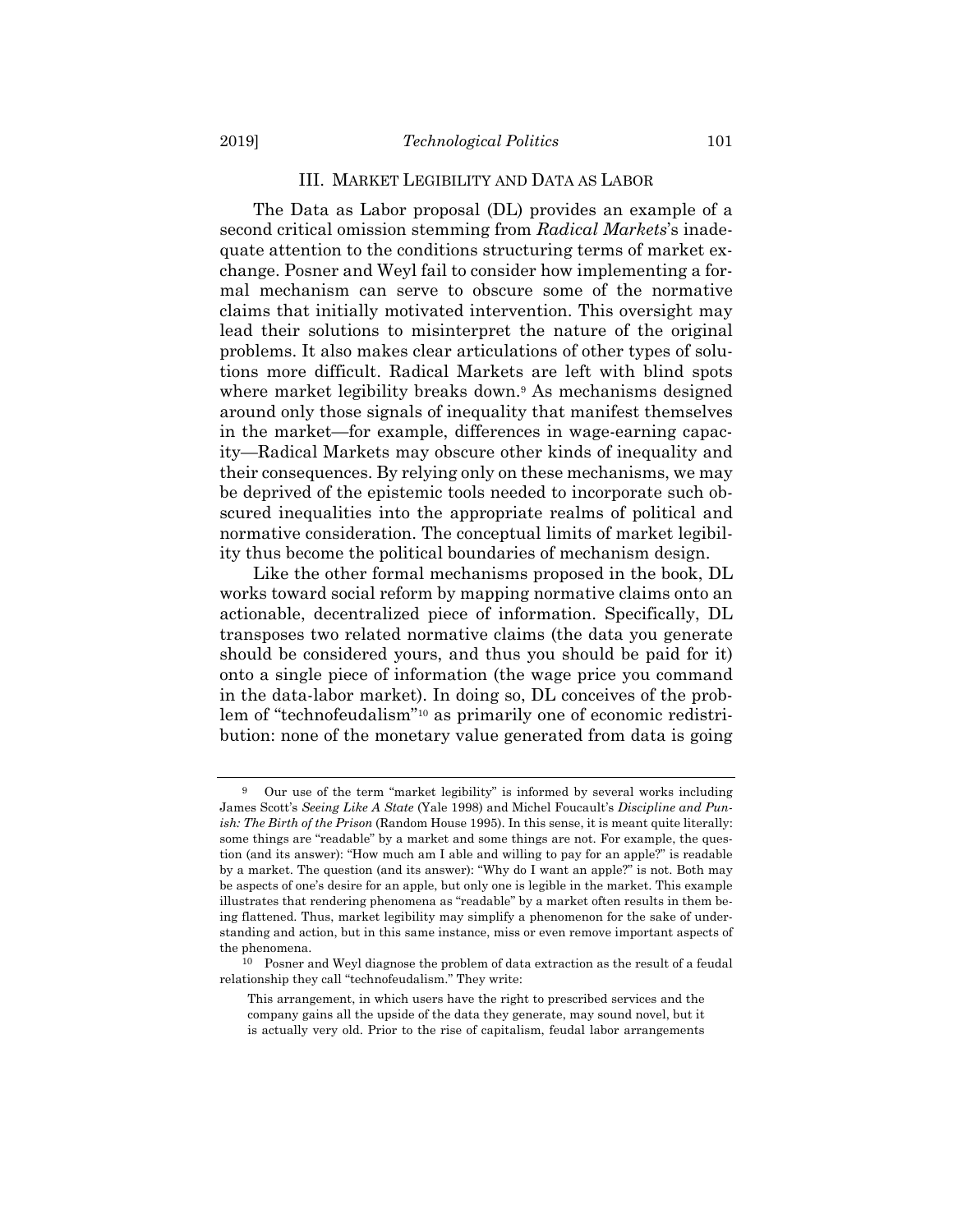back to the original "creators" of that data. Thus, this diagnosis of the problem of the data economy leads Posner and Weyl to seek a market solution: by commanding a wage for this data-labor, data-workers can reclaim some of that value.

Commanding a wage for data-labor achieves several important normative and conceptual goals in the data economy. Conceiving of data as the product of labor gives individuals a stake in the data economy, redistributing some of the gains of that economy to the data-workers. We agree with Posner and Weyl that thinking of data as labor may help to demystify the human role in the development of artificial intelligence and secure a type of work for a future where the role of human labor is unclear.11 By casting technofeudalism as a redistributive problem, DL responds to one particular injustice of technofeudalism—that individuals are not currently paid for their data. It articulates the normative claim that we *should* be paying individuals more than \$0 for their data. The solution—a better-functioning labor market—naturally follows.

This conceptualization of technofeudalism presents three problems. First, even if we accept DL to be its solution, a market for data-labor remains compatible with significant amounts of inequality. Though Posner and Weyl express their hopes that datalaborers will unite and bargain for good wages, the creation of a labor market alone does not secure the conditions that make such labor non-extractive and uncoerced. Indeed, the present landscapes of both data extraction and labor markets should make us skeptical about the claim that data-labor will generate substantial redistributive gains for data-workers. Consider the significant disparities in financial resources and informational power between typical data-laborer and technology companies. As a fragmented, widely dispersed workforce with low barriers to entry, data-laborers would face several practical challenges in attempting to organize for better wages or working conditions. Such workers would also be participating in an economy-wide labor market currently characterized by weak, under-enforced labor

Posner and Weyl, *Radical Markets* at 230 (cited in note 3).

11 Id at 222.

worked similarly. Lords insulated their serfs from fluctuations in markets and guaranteed then safety and traditional rights to use the land to keep enough of their crop to survive. In exchange, lords took all the upside of the market return on serfs' agricultural output. Similarly, today, siren servers provide useful and enjoyable information services, while taking the market value of the data we produce in exchange.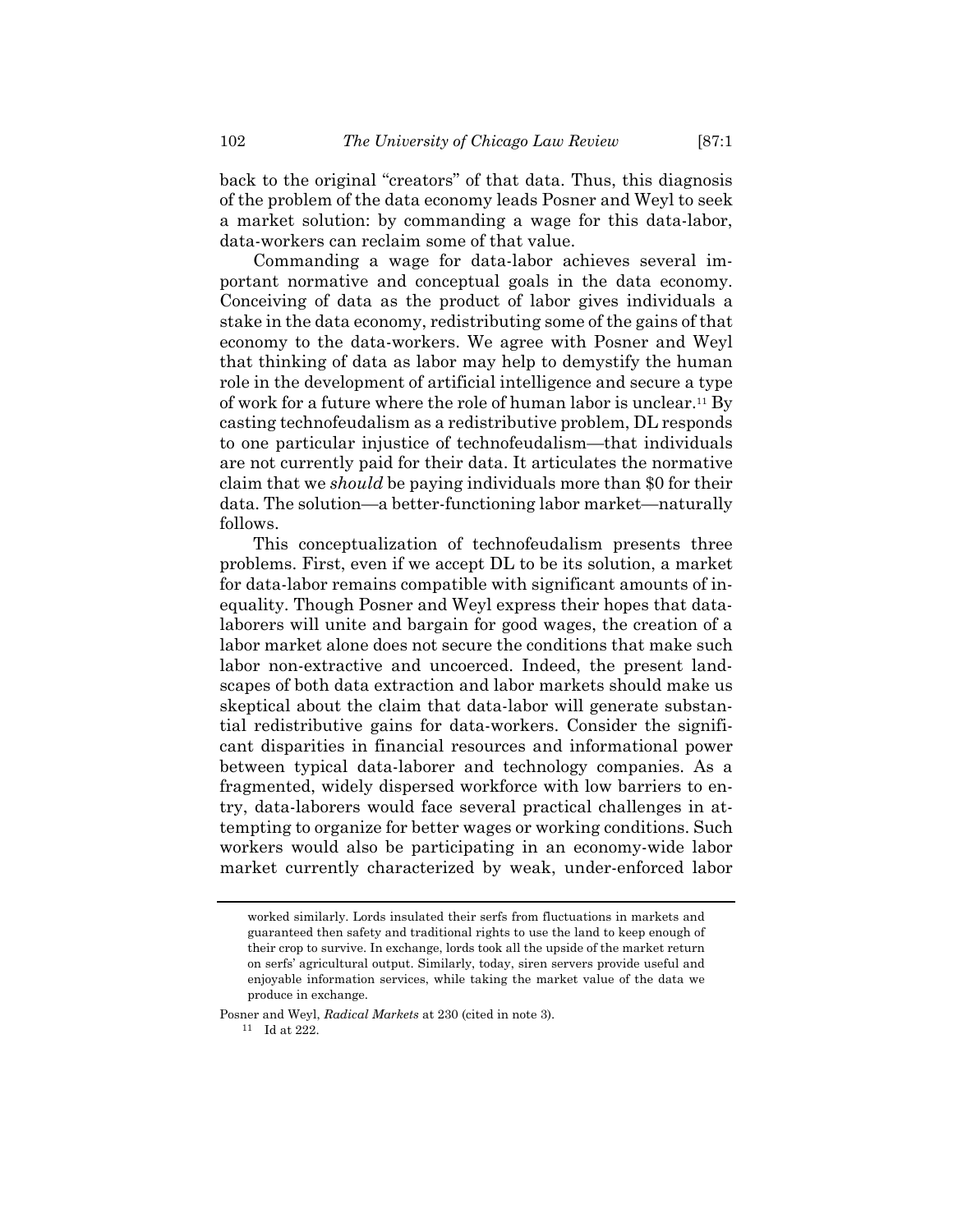laws12 and the prevalence of jobs that do not pay enough to live on.13

Once we consider such onerous conditions, it becomes clear that DL provides a rather modest promise of economic redistribution. This might lead one to consider why Posner and Weyl propose this mechanism over others. After all, redistributive goals may be achieved via any number of reforms—including taxation of the "siren servers,"14 regulation to curb the worst excesses of data collection, and comprehensive class-action or state litigation. Posner and Weyl's proposal of installing a better functioning wage-market ahead of these potential alternatives lends insight into the technological politics at work in DL

Second, articulating claims over data as claims to fair wages may limit our ability to express and achieve the other normative goals we may have, particularly those that are illegible in the market for data-labor. By expressing the problem of technofeudalism and its solution only in terms amenable to labor market analysis, Posner and Weyl make the implicit claim that "the data problem" is for the most part a redistribution problem. The injustice that must therefore be amended is the simple failure of fair payment for the gains of the data economy. Like other market solutions, DL gives data-workers a right to some of the fruits of exchange but doesn't give them (or us) the tools they need to interrogate the political conditions structuring the exchange itself. Why is it that Facebook, Google, and Amazon buy all this data, while individuals are forced to sell their data-labor? By focusing its intervention on redistributive claims alone, DL provides a solution to the problems of technofeudalism that says nothing about other essential features of the data market, and further, about whether this market should exist at all. These questions lie outside the channels of potential moral consideration once technofeudalism is rendered a redistributive problem alone.

<sup>12</sup> See, for example, Marianne Levine, *Behind the Minimum Wage Fight, a Sweeping Failure to Enforce the Law* (Politico, Feb 18, 2018), archived at http://perma.cc/7PHK-XL3U.

<sup>13</sup> See, for example, Matthew Desmond, *Americans Want to Believe Jobs Are the Solution to Poverty: They're Not* (NY Times, Sept 11, 2018), archived at http://perma.cc/V64B-R36B.

<sup>14</sup> Posner and Weyl's use of the term "siren servers" is, adapted from Jaron Lanier, who uses it to describe companies like Google and Facebook that "started as reluctantly free service providers in search of a revenue model and morphed into advertising platforms [and] are now in the process of becoming data collectors . . ." Posner and Weyl, *Radical Markets* at 220 (cited in note 3).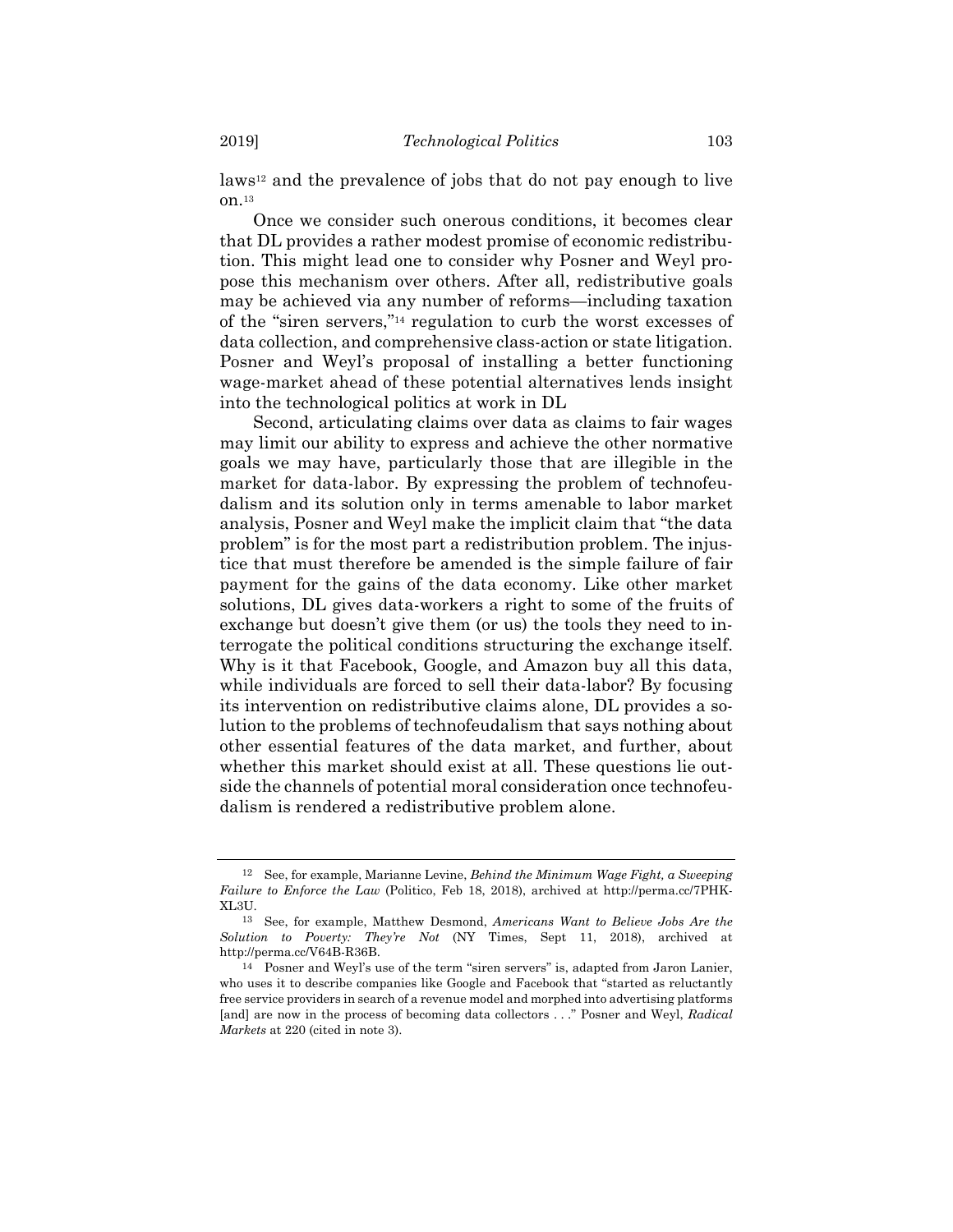Finally, certain kinds of injustice may be exacerbated by DL. Under DL, many personal choices regarding data collection become even more expensive and difficult than they already are. For example, preserving one's privacy or spending more time offline effectively become decisions to forego a wage. Keeping relationships—friendships, families, romances—untracked become group decisions to forego a wage. Such tradeoffs will disproportionately affect the poor, who are also disproportionately at risk of having their data used against them.15 Consider the overharvesting of data, or the reduction of self and social relations to transactions mined for value. Such issues are poorly mapped into the logic of markets; they are not challenges that DL can articulate, let alone resolve. DL precludes precisely the choices, norms and behaviors that proposals centered on different conceptualizations of the problem of data extraction may encourage.

 The wage right expresses and structures the scope and terms of the claims that can be made within DL. Ethically, a wage for data-labor defines which choices regarding personal data are acceptable and legitimate. Epistemically, the data-wage renders certain choices regarding data-labor visible. DL thus marks off both an ethical and epistemic boundary. But what kinds of claims lie beyond the boundaries of market legibility? While DL may promise data-laborers some financial compensation, DL does not provide the epistemic tools necessary to examine the political conditions structuring their consent. As a result, DL is at best a modest solution to the many problems of data extraction.

This Radical intervention lends insight into the political ambitions of Radical Markets. The political vision that emerges is one that sees certain substantial reorientations as within the bounds of the politically possible, and others as beyond them. The technological politics of DL orients the problem of data extraction around the issue of a wage. This orientation closes down other types of moral consideration and limits our ability to address different kinds of inequality.

As with QV, considering the ramifications of DL reveals far more than just the gaps between a proposal put forth under idealized assumptions and the messiness that may arise as such assumptions are relaxed. In exploring the epistemic consequences of DL, we see beyond DL's function as a proposed solution to data

<sup>15</sup> Solon Barocas and Andrew Selbst, *Big Data's Disparate Impact*, 104 Cal L Rev 671, 674–76 (2016).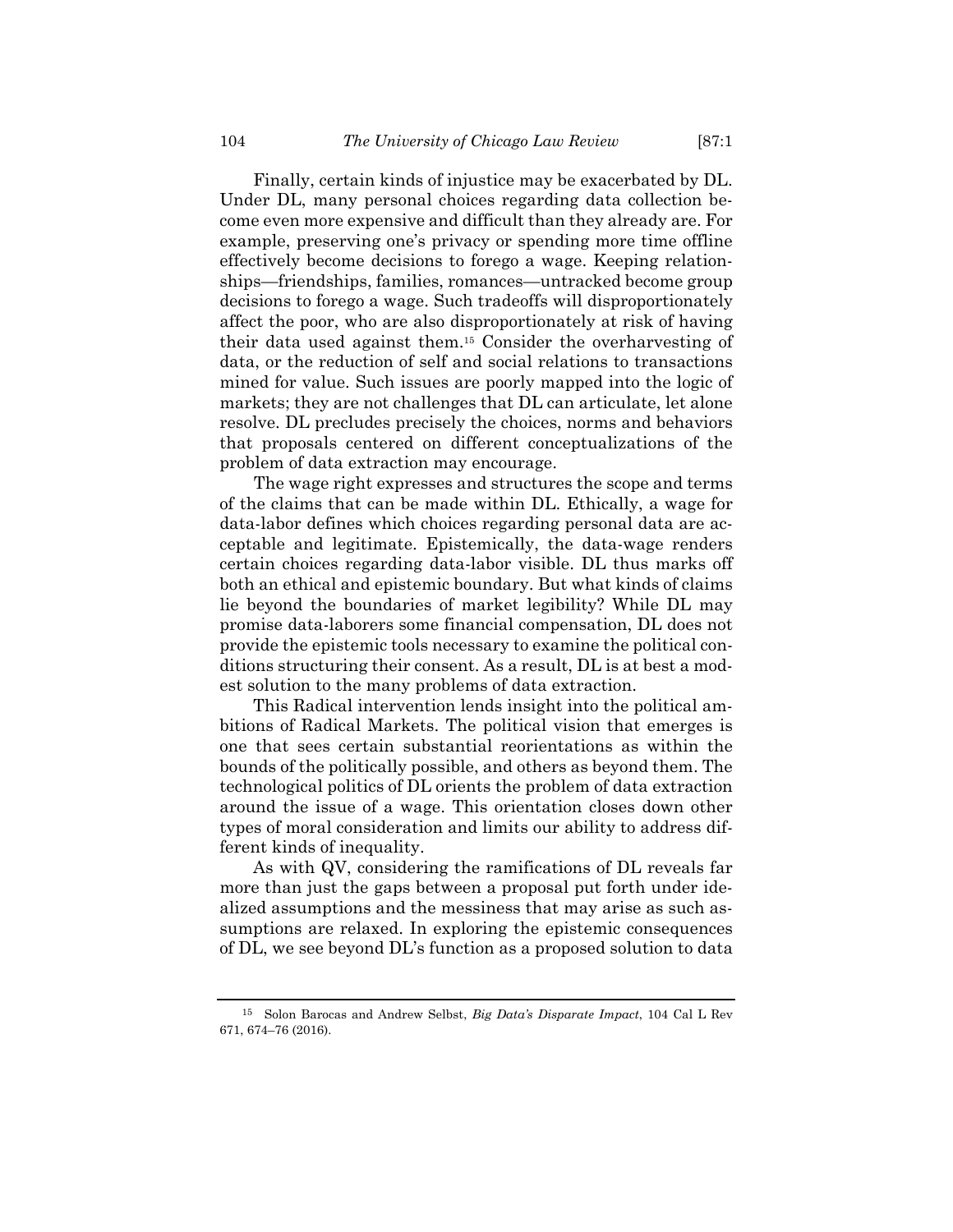extraction. This solution rests upon a particular conceptualization of *what kind* of a problem data extraction is. DL presents a claim about the essential features of the data economy and of labor, and in doing so, reveals the aspirations we must abandon in order to secure them. By exploring the limits of this vision, we see clearly what kind of problem Posner and Weyl believe data extraction *is not*—the political alternatives that lie outside the boundaries of what DL can articulate, let alone address. It is this kind of exploration, of what lies beyond the guardrails of market legibility, that throw into relief the technological politics of Radical Markets.

### IV. CONCLUSION

There is, inevitably, a gap between the normative principles that animate a market mechanism's design and the normative character of the outcomes produced by the rules of that mechanism. This gap points to the necessity of subjecting the rules of ideal market exchange to the stresses of non-ideal political, social, and economic conditions.16 Once they are set in motion, markets are directed only by the specifications of their design, however orthogonally to intended ethical principles that direction may be.17 This tendency toward amorality gives one reason why mechanism *design* as an avenue toward great societal change should be a site of contest. As Posner and Weyl write in the Epilogue, "[T]here is nothing natural about market institutions. Human beings create markets."18 As with any human-designed institutions, we cannot assess and understand their potential for radical social change without probing their technological politics. The values and commitments that mechanism designers bring to the drafting table must be articulated beyond the blueprints of their designs. Our Review highlights the limits of formulating problems within

<sup>16</sup> Our critique aligns with an analogous set of critiques of "ideal theorizing" in political theory. Critics of "ideal theory" come in many forms, but roughly, their worry is that abstract reasoning about the ideal qualities of justice—pursuit of the "ideal" through abstract reasoning—may hazardously limit the scope of theorizing about justice by ignoring realities of existing power structures and historical injustice. The resulting "ideal theories of justice" may thus fail to adequately secure justice for women, racial minorities, sexual minorities, and other groups that have been treated unjustly in the past. For a useful survey of such criticisms of "ideal theory," we recommend Charles W. Mills's "*Ideal Theory" as Ideology*, 20 Hypatia 165, 165–84 (2005).

 $^{17}$  For an in-depth study of famine as a perverse social outcome of some market economies, see generally Amartya Sen, *Poverty and Famines: An Essay on Entitlement and Deprivation* (Oxford 1981).

<sup>18</sup> Posner and Weyl, *Radical Markets* at 285 (cited in note 3).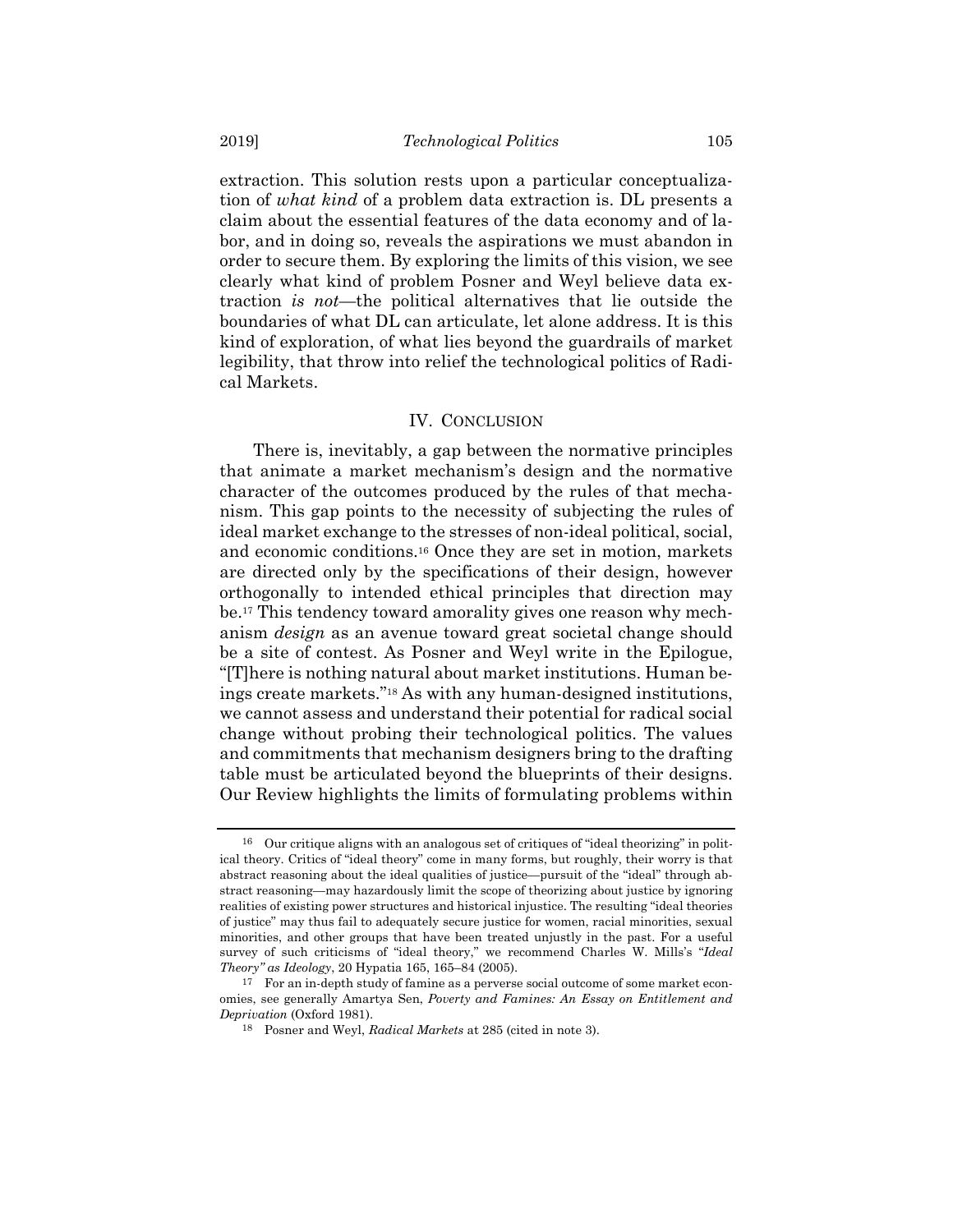the confines of market rationality. We thus demonstrate how these mechanisms may fail to mitigate the sources of social unrest that motivate Posner and Weyl's proposals.

But of course a Book Review should seek to understand its subject in the context of its release into the public sphere. While written by two scholars and published by a university press (Princeton), *Radical Markets* does not read like an academic text, nor is it intended to. As a polemical work intended to spark wider discussion, the book has been met with great excitement in the fast-moving worlds of business and technology. Its bold proposals, though not fully fleshed-out and leaving much to the reader's imagination, are compact and approachable. The urgency with which Posner and Weyl address the 21st century's stagnant politics and volatile economic policies resonates. Writing a book for audiences beyond Washington policy circles and the academy is to be commended. Books like *Radical Markets* remind us that political engagement in a healthy democracy requires a public forum that is open, inclusive, and accessible. We need more of them.

We would therefore be remiss to end this Review without acknowledging the benefits of Posner and Weyl's occasional heedlessness. We are reminded of Kenneth Arrow's review of Richard Titmuss's pathbreaking *The Gift Relationship*. Arrow criticizes Titmuss's confused methodology and yet acknowledges that "his blithe disregard of the usual epistemological strictures against confusion of fact and value permits him to raise the largest descriptive and normative questions about the social order."19 Indeed, Posner and Weyl's "blithe disregard" of the technological politics of mechanism design is at the heart of *Radical Markets's* success in asking weighty questions about our present social order in a way that appeals to thinkers and decision-makers in a range of practical domains.

Even so, the technological politics of mechanism design warrant attention in particular domains of application. The widespread adoption of *Radical Markets'*s ideas raises the stakes of ignoring the technological politics of mechanism design.20 In

<sup>19</sup> Kenneth Arrow, *Gifts and Exchanges*, 1 Phil & Pub Affairs 343, 362 (1972).

<sup>20</sup> Weyl has founded an organization called RadicalxChange to facilitate conversation amongst those inspired to apply ideas from *Radical Markets* to social solutions in various domains*.* According to their mission statement, RadicalxChange is "committed to using dramatically expanded competitive, free and open market mechanisms to reduce inequality, build widely-shared prosperity, heal global political divides and build a richer and more cooperative social life . . . .to achieve this change the community seeks to increase public knowledge about the emancipatory potential of insights from the field of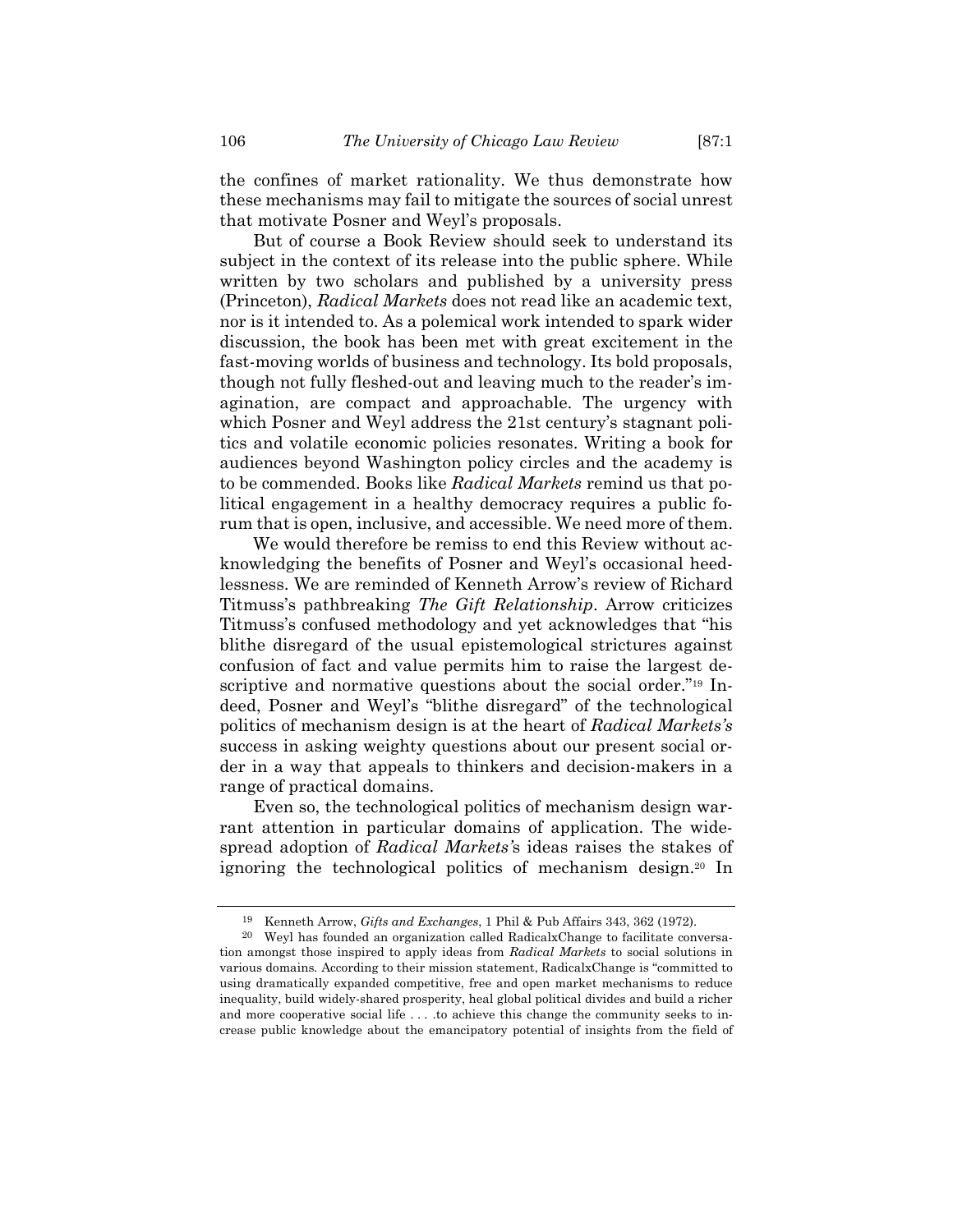particular, we worry that without attending to the normative and political commitments that are obscured by technical framing, ideas inspired by *Radical Markets* may all too easily rally around institutions that preserve, rather than uproot, unfair distributions of resources and power. It is notable that Posner and Weyl draw a self-conscious lineage with several Austrian School economists, in particular Friedrich Hayek and Ludwig von Mises, whose academic works and political activism were also greatly influenced by the crises of their own time: the apparent economic failure of laissez-faire markets that triggered the Great Depression and the political calamities of authoritarianism and later, communism. In the wake of such upheaval, these economists too rejected both the self-regulating market of the Right and the strong welfare state of the Left and were consequently deeply concerned with the design of the political *around* the economic.

With this intellectual history in mind, and without proper examination of Posner and Weyl's normative methodology, we worry that the movement forming around Radical Markets may collapse into a reiteration of an old idea: that markets can never be truly *freed* from the state but rather their preservation must be *assured* by the state. In the past, such political ideologies seeking "institutional arrangements that allow the fundamental principles of market allocation . . . to play out fully" have been unfriendly to radical social causes.21 Their historical record serves as a cautionary tale of the power of economic ideas to bolster the dominion of the market at the expense of true democratic governance.

It is rare to find economic reforms so highly attuned to matters of social and distributive justice as those proposed in *Radical Markets*. Indeed, the proposals in *Radical Markets* are explicitly aimed at ameliorating inequality, spurring democratic collective action, and transferring power from capital to labor. Nonetheless, the proposals contained in and inspired by *Radical Markets* risk subsumption into dominant economic ideology precisely because they lack explicit articulations of what we have called the technological politics of mechanism design. If our collective life is to be structured in part by Radical Markets, we must better understand the political assumptions, commitments, and implications

mechanism design." RadicalxChange, *Mission Statement*, online at http://www.radicalxchange.org/about/ (visited May 6, 2019) (Perma archive unavailable).

<sup>21</sup> Posner and Weyl, *Radical Markets* at xvii (cited in note 3).